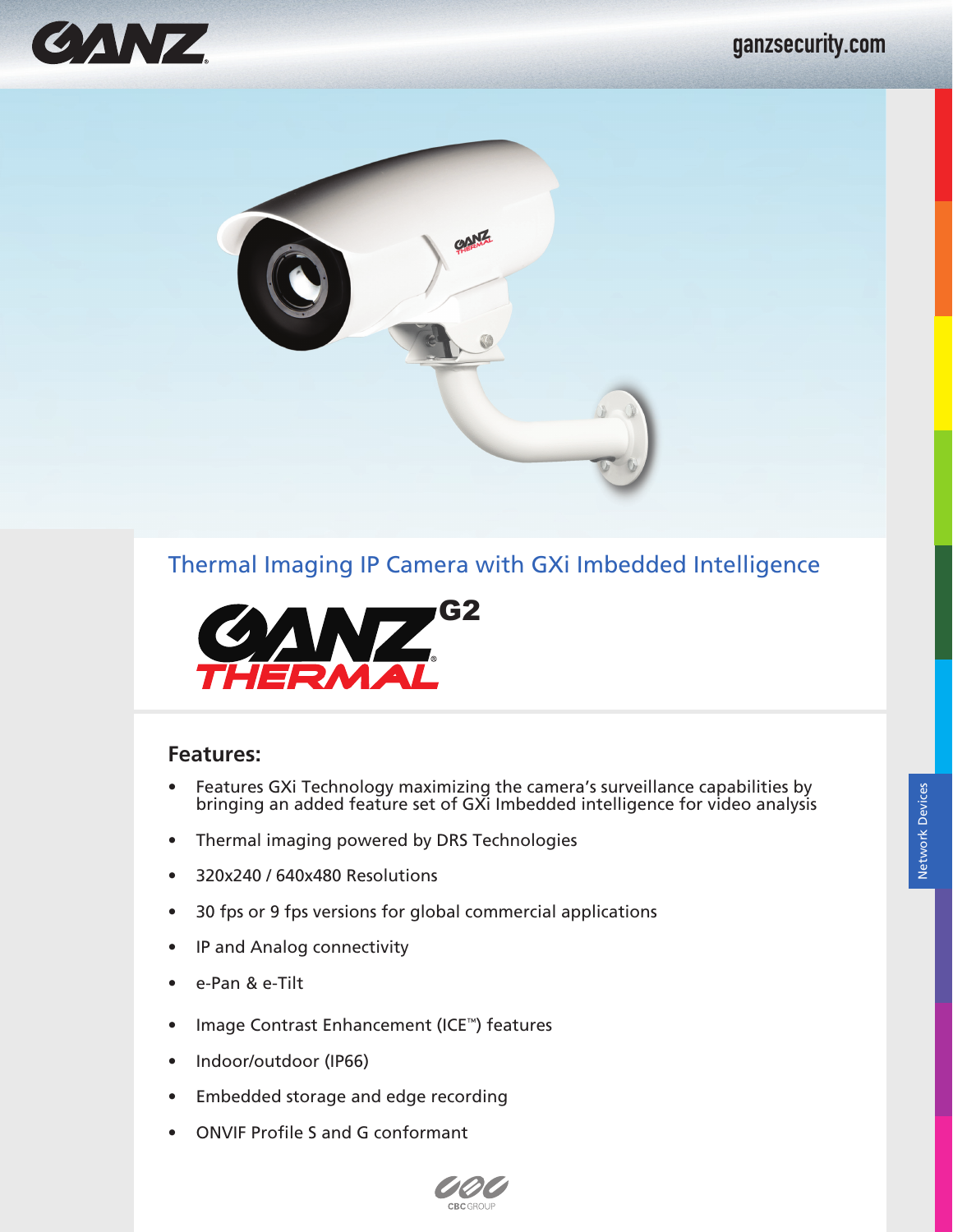



## **Specifications**

| Camera<br>Module<br>(Pixel)<br>Array) | Resolution                             | 320x240, 640x480                                                                                                                                                                                                                 |
|---------------------------------------|----------------------------------------|----------------------------------------------------------------------------------------------------------------------------------------------------------------------------------------------------------------------------------|
|                                       | Detection Type                         | Uncooled Vanadium Oxide Microbolometer                                                                                                                                                                                           |
|                                       | Sensor Pixel Size                      | $17 \mu m$                                                                                                                                                                                                                       |
|                                       | Spectral Response                      | 8-14 µm                                                                                                                                                                                                                          |
|                                       | Sensitivity (NETD)                     | $< 50$ mK at f/1.0                                                                                                                                                                                                               |
|                                       | Lens (FOV)                             | 320x240 - 6° (50mm), 9° (35mm), 16° (19mm), 24° (13mm), 42° (7.5mm), 60° (5.3mm)<br>640x480 - 12° (50mm),18° (35mm), 25° (25mm), 37° (16.7mm) 50° (12.8mm) - Inquire for lens additional options                                 |
|                                       | <b>Scanning System</b>                 | Progressive Scan                                                                                                                                                                                                                 |
|                                       | Video Compression                      | H.264 Baseline, Main, High profile (MPEG-4 Part 10/ AVC), MJPEG (Motion JPEG)                                                                                                                                                    |
|                                       | Video Streaming                        | Dual Stream, Configurable streams in H.264, MJPEG H.264: Controllable frame rate, bandwidth (VBR/CBR)<br>MJPEG: Controllable frame rate, JPEG quality                                                                            |
|                                       | Resolutions                            | 640x480 (VGA, Scaled-up), 320x240 (QVGA), 160x120 (QQVGA)                                                                                                                                                                        |
|                                       | Frame Rate                             | Configurable up to 30 FPS or 9 FPS                                                                                                                                                                                               |
|                                       | Image Settings                         | Configurable brightness, contrast, and sharpness                                                                                                                                                                                 |
|                                       | Image Orientation                      | Flip / Mirror                                                                                                                                                                                                                    |
| Video                                 | <b>Motion Detection</b>                | Supported                                                                                                                                                                                                                        |
|                                       | <b>Burnt-in Text</b>                   | Supported                                                                                                                                                                                                                        |
|                                       | Privacy Mask                           | 4 configurable regions                                                                                                                                                                                                           |
|                                       | Image Process                          | Image Contrast Enhancement (ICE™)                                                                                                                                                                                                |
|                                       | Gain / Level Control                   | Automatic                                                                                                                                                                                                                        |
|                                       | <b>Smart Bitrate Control</b>           | Supported                                                                                                                                                                                                                        |
|                                       | Analog Output                          | NTSC / PAL                                                                                                                                                                                                                       |
|                                       | Audio Streaming                        | Two-way                                                                                                                                                                                                                          |
| Audio                                 | Audio Compression                      | G.711-uLaw                                                                                                                                                                                                                       |
|                                       | Audio Input / Output                   | Supported                                                                                                                                                                                                                        |
|                                       | <b>Ethernet Standard</b>               | 10 / 100 Base-T                                                                                                                                                                                                                  |
| Network                               | IP                                     | IPv4, IPv6                                                                                                                                                                                                                       |
|                                       | Protocol                               | QoS Layer 3 DiffServ, TCP/IP, UDP/IP, HTTP, HTTPS, FTP, RTSP, RTCP, RTP/UDP, RTP/TCP, mDNS, UPnP™, SMTP, DHCP,<br>DNS, DynDNS, NTP, SNMP v2c/v3 (MIB-II), IGMP, ICMP, SSLv2/v3, TLS, SRTP, RTMP, IEEE802.1X (EAP-TLS / EAP-PEAP) |
|                                       | Security                               | HTTPS (SSL), SRTP, IP Filtering, Multi-level access with password protection                                                                                                                                                     |
|                                       | Users                                  | Live viewing for up to 10 clients                                                                                                                                                                                                |
| Integration                           | Application<br>Programming Interface   | Software Development Kit (SDK) available                                                                                                                                                                                         |
|                                       | <b>ONVIF Compliance</b>                | Profile S, Profile G                                                                                                                                                                                                             |
|                                       | <b>Event Sources</b>                   | Sensor (DI); Alarm(DO); Video Motion Detection; Tamper Detection; Video Content Analytics (VCA); Network<br>Loss/Detect; Network Setting Change; Time (Recurrence/Schedule); Storage Error                                       |
|                                       | <b>Event Actions</b>                   | File upload: E-mail, FTP. Notification: E-mail, FTP, HTTP, TCP (push, multicast, TCP event server). Active alarm<br>(DO) Recording. Event Log Saving.                                                                            |
|                                       | Event Metadata<br>Streaming (RTSP/RTP) | Video Motion Detection (MD); Video Content Analytics (VCA)                                                                                                                                                                       |

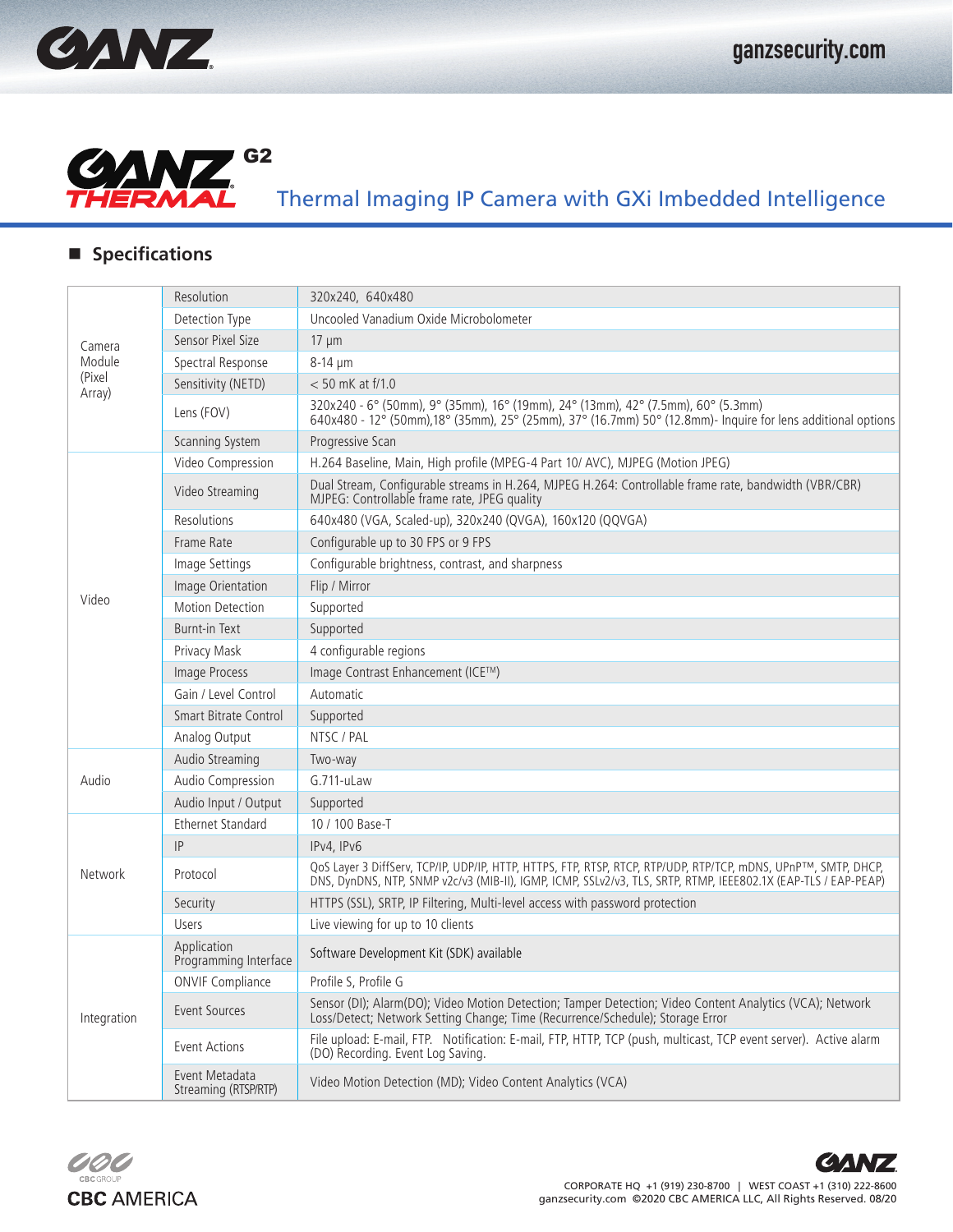



## **Specifications (continued)**

|                            | Storage                     | Embedded Micro SDHC Card (Optional)                                 |
|----------------------------|-----------------------------|---------------------------------------------------------------------|
|                            | Recording Types             | Continuous Recording or Event Recording                             |
| Edge Storage               | Continuous Recording        | Instant recording; Search & Download                                |
|                            | Event Recording             | Search of Event Logs; Playback; Download                            |
|                            | High Performance            | Advanced tracking algorithm, low false alarm rate                   |
|                            | Easy to Use                 | Intuitive web browser interface                                     |
|                            | <b>Detection Zones</b>      | Multi-segment polygons and lines                                    |
| GXi Imbedded               | On-screen Display           | Real-time display of tracking data and events                       |
| Intelligence<br>(Standard) | <b>Tamper Detection</b>     | Detect camera tampering                                             |
|                            | Presence Filter             | Detect presence of an object                                        |
|                            | <b>Detection Behavior</b>   | Direction and Dwell filters                                         |
|                            | 3D Behavior                 | Perspective corrected size, speed filters and calibration           |
|                            | Detection Behavior          | Enter, Exit, Appear, Disappear, Stop, Tailgating filters            |
|                            | Logical Rules               | Extends standard rules to allow various combinations of the inputs  |
| GXi Imbedded               | Counting Line               | High accuracy people and vehicle counting                           |
| Intelligence<br>(optional) | Counter                     | 20 counters in total                                                |
|                            | <b>Counting Report</b>      | Generates counter reports based on the counter database             |
|                            | Meta Data                   | Plain XML Format                                                    |
|                            | Material                    | Poly-carbonate, Aluminum                                            |
|                            | External I/O Terminals      | 1x Alarm In, 1x Alarm Out                                           |
|                            | Language on Webpage         | English, Japanese, Chinese, Korean                                  |
|                            | Power Source/ Consumption   | 12VDC, 24VAC, PoE / 10W@12VDC, PoE                                  |
| Physical                   | <b>Operating Conditions</b> | -4°F ~ 140°F (-20°C ~ 60°C), Humidity up to 90% RH (non-condensing) |
|                            | Weight                      | Approx. 2.7 lbs (1.2kg)                                             |
|                            | Certifications              | KCC, KC Safety(SDOC), FCC, CE, IP66, UL (all in progress) OnVIF     |
|                            | Dimensions (H x V x D)      | 3.7" x 3.9" x 11.5" (95 x 98 x 293 mm)                              |

*All specifications are subject to change without notice.*